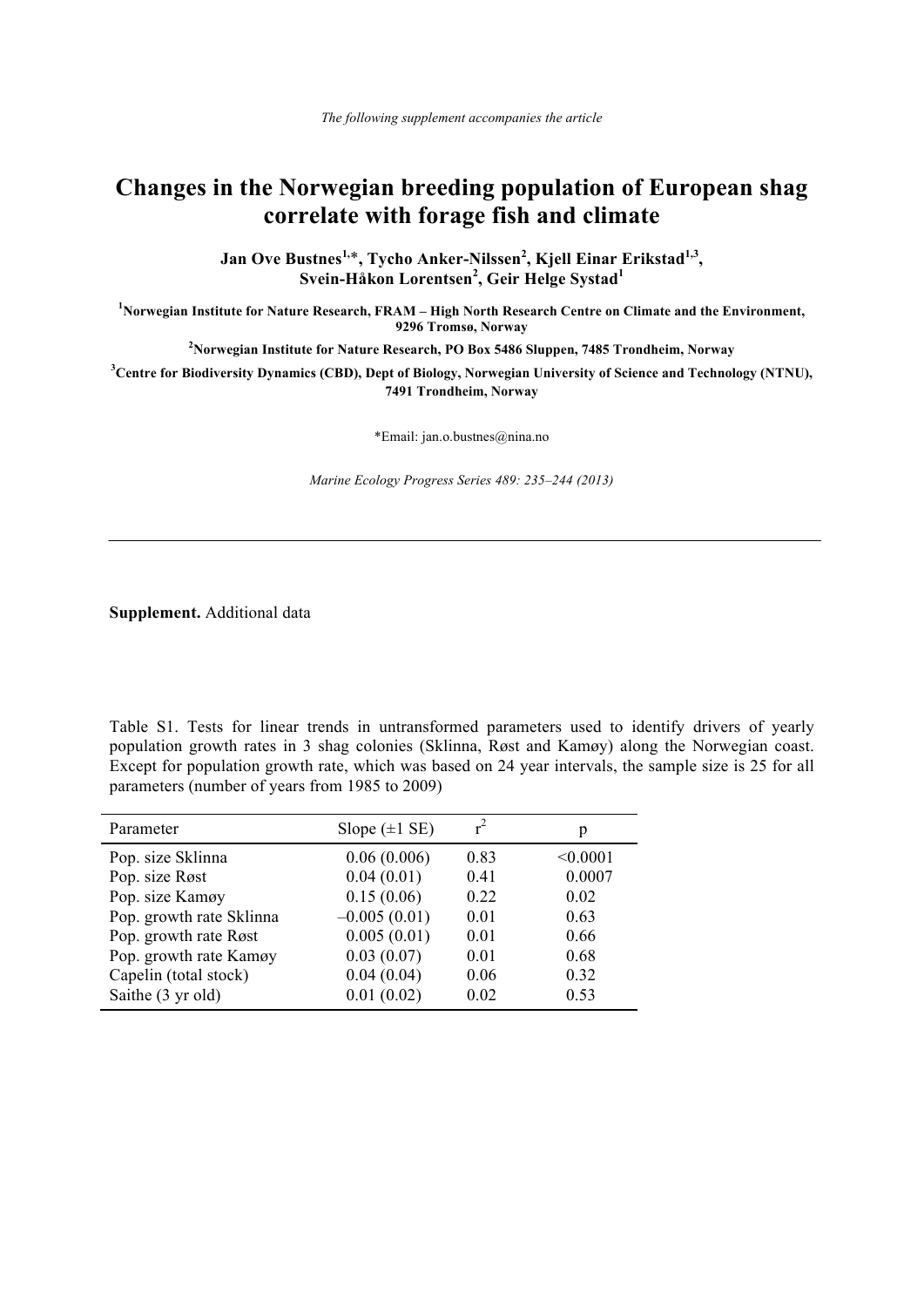Table S2. Comparison of all candidate models describing the variance in population growth rate of shags from the 3 study colonies (Sklinna, Røst and Kamøy) along the Norwegian coast in the period 1985 to 2009. The covariates entered are winter NAO (wNAO), winter NAO lagged by 1 yr (wNAOlag1), population size (Pop.size), 1 yr old saithe (Saithe[1]) and 2 yr old saithe (Saithe[2]). For the Kamøy population, the total capelin stock in the Barents Sea (Capelin) was also entered. Models are sorted by ascending  $\triangle$ AICc. For each model, we also give the model likelihood (ML = exp(-0.5  $\times$  $\Delta AICc$ ) and  $r^2$ 

## **Sklinna**

| Rank                     | Model (age of fish)                                             | AICc     | $\triangle$ AICc | ML   | $r^2$ |
|--------------------------|-----------------------------------------------------------------|----------|------------------|------|-------|
| $\mathbf{1}$             | Pop.size + $wNAOlag1$ + Saithe[1]                               | $-72.82$ | 0.00             | 1.00 | 0.67  |
| $\mathbf{2}$             | Pop.size + wNAO + wNAO $_{\text{lagl}}$ + Saithe[1]             | $-71.75$ | 1.07             | 0.59 | 0.70  |
| $\overline{3}$           | Pop.size + $wNAO_{\text{la}l}$ + Saithe[1] + Saithe[2]          | $-70.44$ | 2.38             | 0.30 | 0.68  |
| $\overline{\mathcal{A}}$ | Pop.size + wNAO + wNAO $_{\text{lag1}}$ + Saithe[1] + Saithe[2] | $-69.09$ | 3.73             | 0.15 | 0.70  |
| 5                        | $wNAO + wNAOlag1 + Sainthe[1]$                                  | $-68.29$ | 4.53             | 0.10 | 0.61  |
| 6                        | $WNAOlag1 + Sainthe[1]$                                         | $-67.93$ | 4.89             | 0.09 | 0.56  |
| 7                        | $wNAO + wNAOlag1 + Sainthe[1] + Sainthe[2]$                     | $-67.01$ | 5.81             | 0.05 | 0.63  |
| 8                        | $wNAOlag1 + Sainthe[1] + Sainthe[2]$                            | $-67.00$ | 5.83             | 0.05 | 0.59  |
| 9                        | Pop.size + Saithe $[1]$ + Saithe $[2]$                          | $-60.18$ | 12.64            | 0.00 | 0.46  |
| 10                       | Pop.size + Saithe[1]                                            | $-59.33$ | 13.50            | 0.00 | 0.38  |
| 11                       | Saithe $[1]$ + Saithe $[2]$                                     | $-59.32$ | 13.51            | 0.00 | 0.38  |
| 12                       | Pop.size + $wNAO + wNAO_{lag1}$                                 | $-59.00$ | 13.82            | 0.00 | 0.43  |
| 13                       | $wNAO + wNAOlag1$                                               | $-58.44$ | 14.38            | 0.00 | 0.35  |
| 14                       | $wNAO + Sainthe[1] + Sainthe[2]$                                | $-58.27$ | 14.55            | 0.00 | 0.41  |
| 15                       | Pop.size + wNAO + Saithe[1] + Saithe[2]                         | $-58.17$ | 14.66            | 0.00 | 0.48  |
| 16                       | Pop.size + $wNAO + Saithe[1]$                                   | $-57.43$ | 15.39            | 0.00 | 0.39  |
| 17                       | Saithe[1]                                                       | $-56.58$ | 16.24            | 0.00 | 0.23  |
| 18                       | $wNAO + wNAOlag1 + Sainthe[2]$                                  | $-56.57$ | 16.25            | 0.00 | 0.37  |
| 19                       | Pop.size + wNAO + wNAO $_{lag1}$ + Saithe[2]                    | $-56.30$ | 16.52            | 0.00 | 0.44  |
| 20                       | Pop.size + $wNAOlag1$                                           | $-56.11$ | 16.72            | 0.00 | 0.29  |
| 21                       | $wNAO + Sainthe[1]$                                             | $-55.73$ | 17.09            | 0.00 | 0.28  |
| 22                       | Pop.size + $wNAO$                                               | $-54.80$ | 18.02            | 0.00 | 0.25  |
| 23                       | $wNAO + Sainthe[2]$                                             | $-54.68$ | 18.14            | 0.00 | 0.25  |
| 24                       | Pop.size                                                        | $-54.11$ | 18.72            | 0.00 | 0.15  |
| 25                       | WNAO <sub>lagl</sub>                                            | $-54.06$ | 18.76            | 0.00 | 0.15  |
| 26                       | Pop.size + $wNAO + Saithe[2]$                                   | $-54.05$ | 18.77            | 0.00 | 0.31  |
| 27                       | wNAO                                                            | $-54.05$ | 18.78            | 0.00 | 0.15  |
| 28                       | Pop.size + $wNAOlag1 + Saintel2$                                | $-53.63$ | 19.20            | 0.00 | 0.29  |
| 29                       | Pop.size + Saithe[2]                                            | $-53.05$ | 19.77            | 0.00 | 0.20  |
| 30                       | $wNAOlagl + Sainthe[2]$                                         | $-52.45$ | 20.37            | 0.00 | 0.18  |
| 31                       | Saithe <sup>[2]</sup>                                           | $-52.39$ | 20.43            | 0.00 | 0.09  |

## **Røst**

|   | Rank Model (age of fish)                                          |               | AICc $\triangle$ AICc ML $r^2$ |                   |       |
|---|-------------------------------------------------------------------|---------------|--------------------------------|-------------------|-------|
|   | Pop.size + $wNAOlagl$ + Saithe[1]                                 | $-59.46$ 0.00 |                                | $1.00 \quad 0.56$ |       |
| 2 | Pop.size + wNAO + $\text{NaO}_{\text{lag1}}$ + $\text{Saithe}[1]$ | $-56.61$ 2.85 |                                | 0.24              | 0.56  |
| 3 | Pop.size + $wNAOlagl$ + Saithe[1] + Saithe[2]                     | $-56.55$ 2.91 |                                | 0.23              | -0.56 |
| 4 | $WNAOlagl + Saithe[1]$                                            | $-55.08$ 4.38 |                                | 0.11              | 0.41  |
| 5 | Pop.size + wNAO + wNAO $_{lag1}$ + Saithe[1] + Saithe[2]          | $-53.39$      | 6.07                           | 0.05              | 0.56  |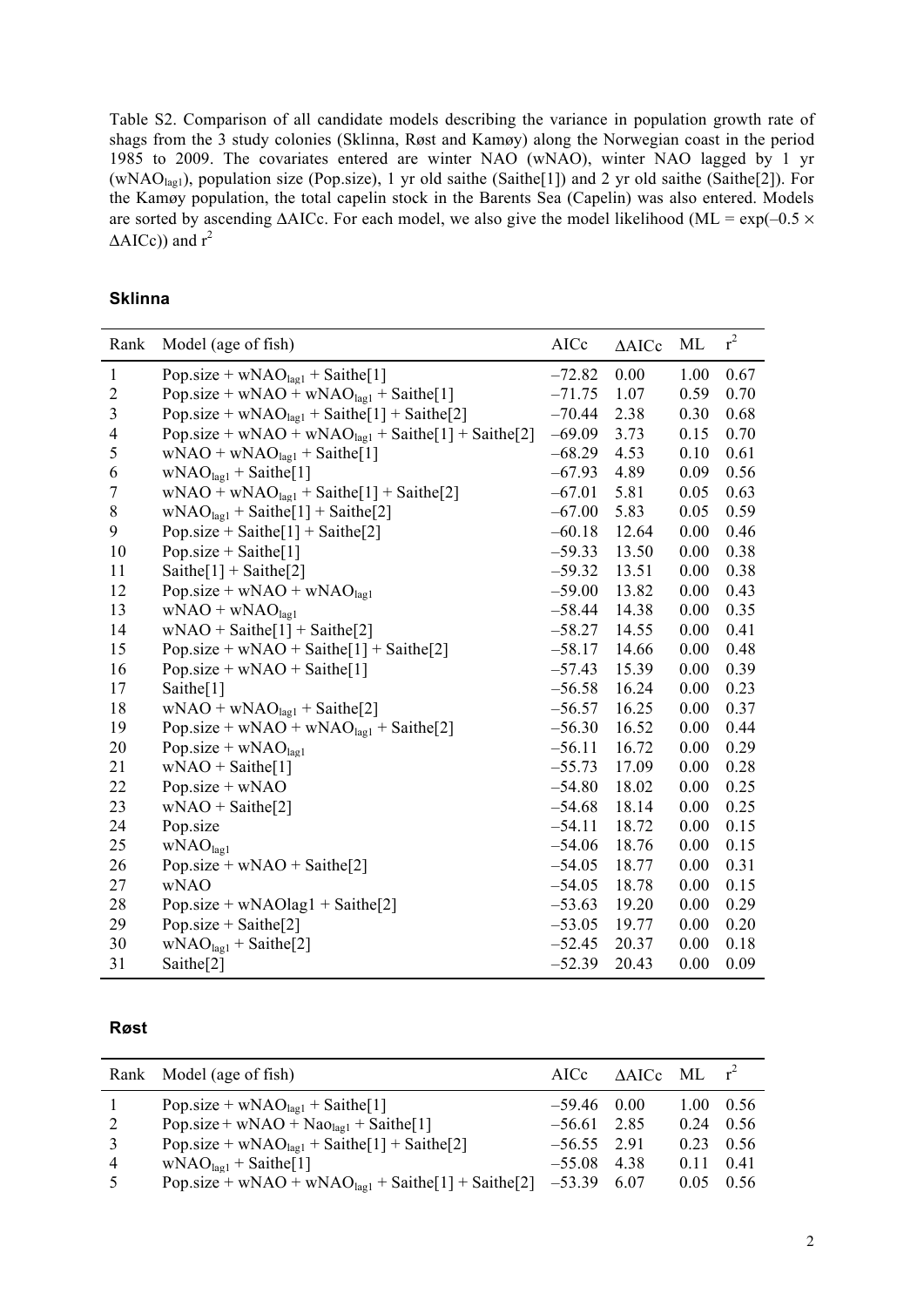| 6       | Pop.size + $wNAOlag1$                        | $-53.14$ | 6.32  | 0.04 | 0.36 |
|---------|----------------------------------------------|----------|-------|------|------|
| $\tau$  | $wNAOlag1 + Sainthe[1] + Sainthe[2]$         | $-52.80$ | 6.66  | 0.04 | 0.42 |
| $\,8\,$ | $wNAO + wNaOlag1 + Sainthe[1]$               | $-52.49$ | 6.97  | 0.03 | 0.41 |
| 9       | Pop.size + $wNAO + NAO_{lag1}$               | $-51.26$ | 8.20  | 0.02 | 0.38 |
| 10      | Pop.size + $wNAOlag1$ + Saithe[2]            | $-50.52$ | 8.94  | 0.01 | 0.36 |
| 11      | WNAO <sub>lag1</sub>                         | $-50.22$ | 9.24  | 0.01 | 0.21 |
| 12      | $wNAO + wNAOlag1 + Sainthe[1] + Sainthe[2]$  | $-49.94$ | 9.52  | 0.01 | 0.42 |
| 13      | Pop.size + Saithe[1]                         | $-49.41$ | 10.05 | 0.01 | 0.26 |
| 14      | Pop.size                                     | $-49.28$ | 10.18 | 0.01 | 0.18 |
| 15      | $wNAO + wNAOlag1$                            | $-48.49$ | 10.97 | 0.00 | 0.23 |
| 16      | Pop.size + wNAO + wNAO $_{lag1}$ + Saithe[2] | $-48.36$ | 11.10 | 0.00 | 0.38 |
| 17      | Pop.size + Saithe[1] + Saithe[2]             | $-48.27$ | 11.19 | 0.00 | 0.30 |
| 18      | $wNAOlag1 + Sainthe[2]$                      | $-48.04$ | 11.42 | 0.00 | 0.21 |
| 19      | Pop.size + Saithe[2]                         | $-47.73$ | 11.73 | 0.00 | 0.20 |
| 20      | Pop.size + wNAO                              | $-47.05$ | 12.41 | 0.00 | 0.18 |
| 21      | Saithe $[1]$ + Saithe $[2]$                  | $-46.93$ | 12.53 | 0.00 | 0.18 |
| 22      | Pop.size + $wNAO + Saithe[1]$                | $-46.85$ | 12.61 | 0.00 | 0.26 |
| 23      | Saithe <sup>[1]</sup>                        | $-46.76$ | 12.70 | 0.00 | 0.08 |
| 24      | Saithe $[2]$                                 | $-46.34$ | 13.12 | 0.00 | 0.07 |
| 25      | $wNAO + wNAOlag1 + Sainthe[2]$               | $-46.05$ | 13.41 | 0.00 | 0.23 |
| 26      | Pop.size + $wNAO + Saithe[1] + Saithe[2]$    | $-45.47$ | 13.99 | 0.00 | 0.31 |
| 27      | Pop.size + $wNAO + Saithe[2]$                | $-45.28$ | 14.18 | 0.00 | 0.21 |
| 28      | <b>wNAO</b>                                  | $-44.80$ | 14.66 | 0.00 | 0.01 |
| 29      | $wNAO + Sainthe[1]$                          | $-44.43$ | 15.03 | 0.00 | 0.09 |
| 30      | $wNAO + Sainthe[1] + Sainthe[2]$             | $-44.39$ | 15.07 | 0.00 | 0.18 |
| 31      | $wNAO + Saithe[2]$                           | $-44.14$ | 15.32 | 0.00 | 0.08 |
|         |                                              |          |       |      |      |

## **Kamøy**

| Rank                     | Model (age of fish)                                   | AICc  | $\triangle$ AICc | ML   | $r^2$ |
|--------------------------|-------------------------------------------------------|-------|------------------|------|-------|
| $\mathbf{1}$             | Pop.size $+$ Capelin                                  | 33.64 | 0.00             | 1.00 | 0.46  |
| $\overline{c}$           | Pop.size + Capelin + Saithe[2]                        | 34.29 | 0.66             | 0.72 | 0.50  |
| $\overline{3}$           | $WNAOlag1 + Pop.size + Capelin$                       | 35.90 | 2.27             | 0.32 | 0.46  |
| $\overline{\mathcal{A}}$ | Pop.size + Capelin + Saithe[1]                        | 36.05 | 2.42             | 0.30 | 0.46  |
| 5                        | $wNAO + Pop.size + Capelin$                           | 36.23 | 2.60             | 0.27 | 0.46  |
| 6                        | $wNAO + Pop.size + Capelin + Sainthe[2]$              | 37.13 | 3.50             | 0.17 | 0.50  |
| 7                        | Pop.size + Capelin + Saithe $[1]$ + Saithe $[2]$      | 37.14 | 3.50             | 0.17 | 0.50  |
| $8\,$                    | $wNAOlag1 + Pop.size + Capelin + Saint[2]$            | 37.19 | 3.56             | 0.17 | 0.50  |
| 9                        | Pop.size                                              | 37.64 | 4.00             | 0.14 | 0.29  |
| 10                       | Pop.size + Saithe[1]                                  | 38.14 | 4.51             | 0.11 | 0.34  |
| 11                       | $WNAOlag1 + Pop.size + Capelin + Saint[1]$            | 38.41 | 4.77             | 0.09 | 0.47  |
| 12                       | $WNAOlag1 + wNAO + Pop.size + Capelin$                | 38.79 | 5.16             | 0.08 | 0.46  |
| 13                       | $wNAO + Pop.size + Capelin + Sainthe[1]$              | 38.80 | 5.17             | 0.08 | 0.46  |
| 14                       | Pop.size + Saithe[2]                                  | 39.55 | 5.92             | 0.05 | 0.30  |
| 15                       | $wNAO + Pop.size$                                     | 40.00 | 6.37             | 0.04 | 0.29  |
| 16                       | $WNAOlag1 + Pop.size$                                 | 40.02 | 6.38             | 0.04 | 0.29  |
| 17                       | $wNAO + Pop.size + Capelin + Saint[1] + Saint[e2]$    | 40.22 | 6.59             | 0.04 | 0.50  |
| 18                       | $wNAOlag1 + Pop.size + Capelin + Saint[1] + Saint[2]$ | 40.34 | 6.70             | 0.04 | 0.50  |
| 19                       | $wNAOlag1 + wNAO + Pop.size + Capelin + Saint[2]$     | 40.36 | 6.72             | 0.03 | 0.50  |
| 20                       | Pop.size + Saithe[1] + Saithe[2]                      | 40.38 | 6.74             | 0.03 | 0.35  |
| 21                       | $wNAO + Pop.size + Saint[1]$                          | 40.58 | 6.94             | 0.03 | 0.35  |
| 22                       | $wNAOlag1 + Pop.size + Sainthe[1]$                    | 40.64 | 7.01             | 0.03 | 0.35  |
| 23                       | $wNAOlag1 + wNAO + Pop.size + Capelin + Saithe[1]$    | 41.49 | 7.86             | 0.02 | 0.48  |